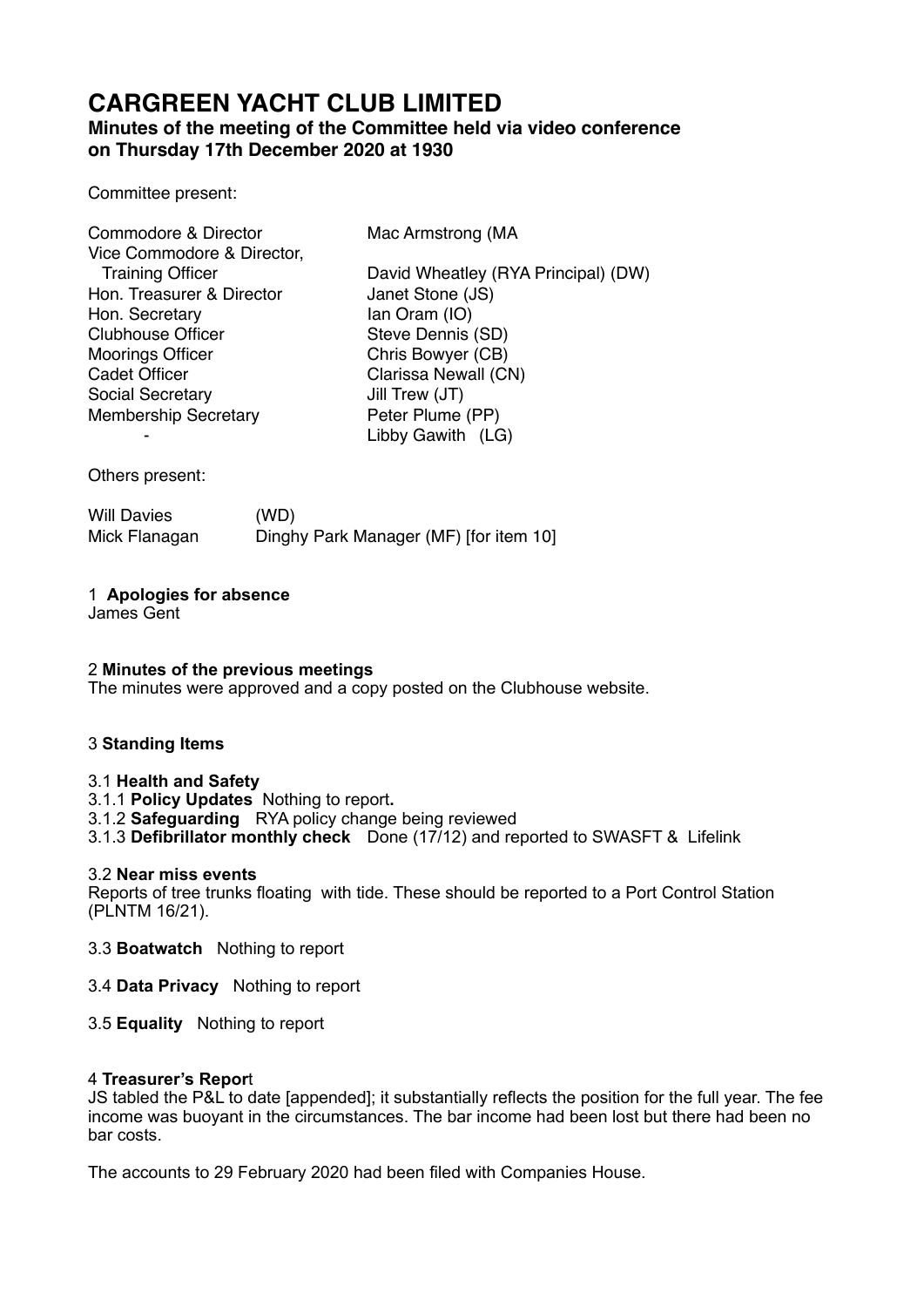**IO** 

An unexpected invoice had been received from the Duchy. The Committee confirmed that they know of no reason for it having been issued; JS is to pursue the matter with the Duchy.

The process of changing the bank mandate to reflect the change in Officers has been started.

# 5 **Officers' reports**

## 5.1 **Membership Secretary**

PP's report [appended] was tabled. MA is to approach the member with continuing direct debit problems.

# 5.2 **Moorings Officer**

WD tabled the Moorings report [appended].

CB is to contact QHM regarding WD taking over as Moorings Officer and the Licence to Lay Moorings [issued to the Moorings Officer personally].

# 5.3 **Social Secretary**

JT tabled her report [appended] which included the programme of events for the next year.

The first Winter Talk via Zoom had been well attended with positive feedback. The recording of it has been made available to members via the Club's YouTube channel. The issue of consent for dissemination to a wider audience was discussed.

CN agreed to fill the empty talk slot in January with a talk on canoeing.

JS agreed to lead the proposed Cruising in Company event in June; a leader is need for the July event. **JS** 

## 5.4 **Clubhouse Officer**

SD reported that significant bills for fuel and hedge cutting were due shortly.

## 5.5 **Cadets Officer**

CN reported that despite the hiatus in cadet activity she had received several emails expressing interest in Cadets. At present, the Cadet programme is expected to start on the first Friday after Easter 2021.

## 5.6 **Training Officer**

The RYA Regional Development Officer would like to attend a future Committee meeting. It was agreed to invite him to the next meeting.

5.7 MA requested that Officers reports should have as their last item 'Committee decisions required'

# 6 **Decisions taken in between Committee meetings**

Libby Gawith was co-opted as a Committee member to give her standing in dealings with licensing bodies.

# 7 **Correspondence**

7.1 Premises Certificate - reminder for the Club's bar licence has been received and paid. Confirmation of payment to Cornwall Council is awaited.

7.2 The broadband contract has reached it end of term and an email has been received offering a new 24 month contract. It was agreed to accept the offer; IO to pursue.

**CB** 

MA

**JS** 

**JS** 

**CN** 

**DW/IO** 

**All**